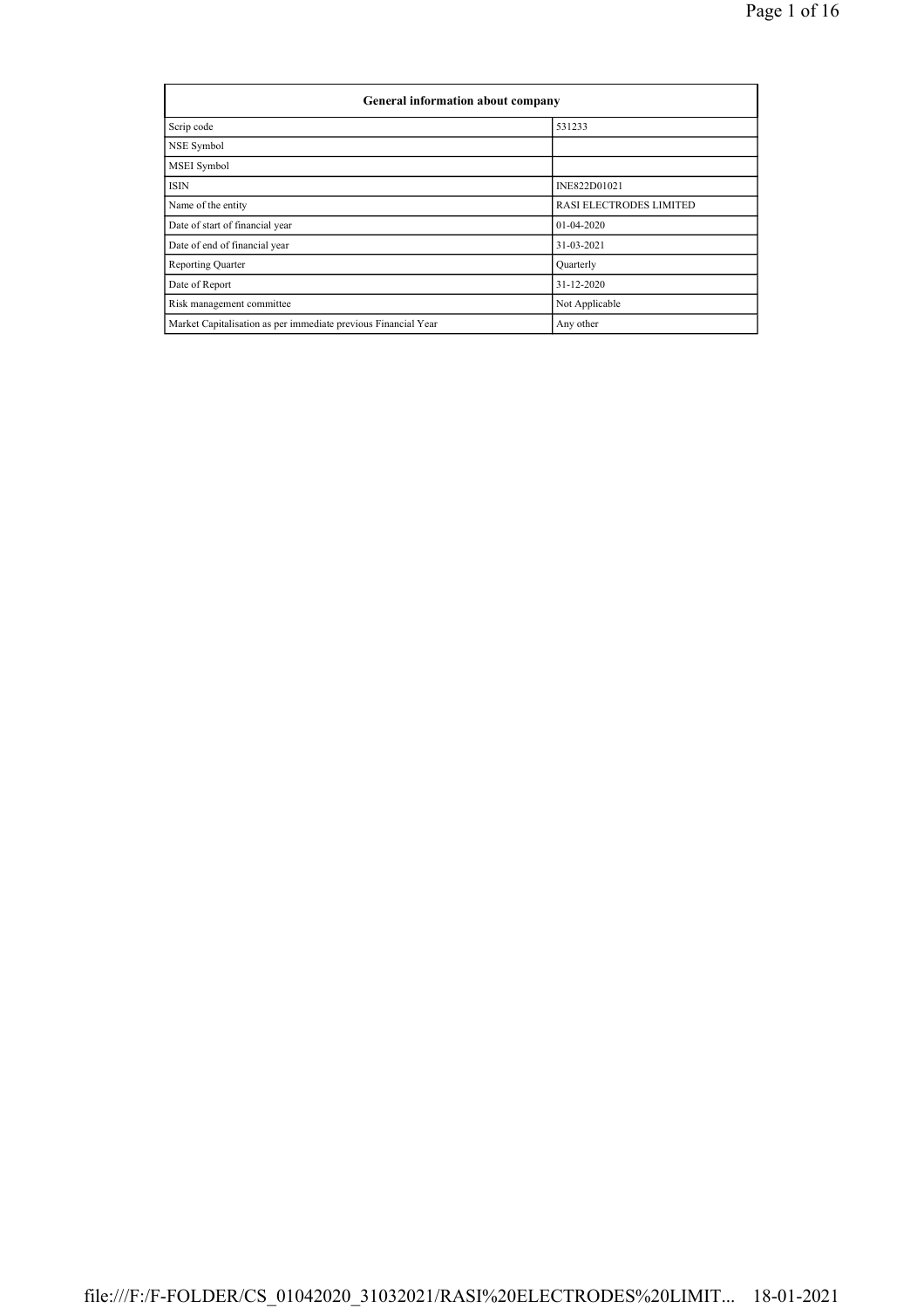|                                                                                                                                                                                                                                                                                                                                                                                                        |                                             |          |                                                       |                                       |                            |                          |                                                                | <b>Annexure I</b>                                                                                                                              |                                                                                                                                                                      |                                                                                                                                                                           |                                                                                                                                                                                                               |  |              |  |                  |  |
|--------------------------------------------------------------------------------------------------------------------------------------------------------------------------------------------------------------------------------------------------------------------------------------------------------------------------------------------------------------------------------------------------------|---------------------------------------------|----------|-------------------------------------------------------|---------------------------------------|----------------------------|--------------------------|----------------------------------------------------------------|------------------------------------------------------------------------------------------------------------------------------------------------|----------------------------------------------------------------------------------------------------------------------------------------------------------------------|---------------------------------------------------------------------------------------------------------------------------------------------------------------------------|---------------------------------------------------------------------------------------------------------------------------------------------------------------------------------------------------------------|--|--------------|--|------------------|--|
|                                                                                                                                                                                                                                                                                                                                                                                                        |                                             |          |                                                       |                                       |                            |                          | Annexure I to be submitted by listed entity on quarterly basis |                                                                                                                                                |                                                                                                                                                                      |                                                                                                                                                                           |                                                                                                                                                                                                               |  |              |  |                  |  |
|                                                                                                                                                                                                                                                                                                                                                                                                        | <b>I. Composition of Board of Directors</b> |          |                                                       |                                       |                            |                          |                                                                |                                                                                                                                                |                                                                                                                                                                      |                                                                                                                                                                           |                                                                                                                                                                                                               |  |              |  |                  |  |
| Disclosure of notes on composition of board of directors explanatory<br>Wether the listed entity has a Regular Chairperson   Yes                                                                                                                                                                                                                                                                       |                                             |          |                                                       |                                       |                            |                          |                                                                |                                                                                                                                                |                                                                                                                                                                      |                                                                                                                                                                           |                                                                                                                                                                                                               |  |              |  |                  |  |
|                                                                                                                                                                                                                                                                                                                                                                                                        |                                             |          |                                                       |                                       |                            |                          |                                                                |                                                                                                                                                |                                                                                                                                                                      |                                                                                                                                                                           | Yes                                                                                                                                                                                                           |  |              |  |                  |  |
| Whether Chairperson is related to MD or CEO<br>Whether<br>special<br>resolution<br>Date of<br><b>Initial Date</b><br>Date<br>Category<br>Category 2<br>passing<br>f the<br>Category 1<br>passed?<br>PAN<br><b>DIN</b><br>3 of<br>of<br>of<br>of directors<br>of directors<br>[Refer Reg.<br>special<br>or<br>Birth<br>appointment<br>directors<br>resolution<br>$17(1A)$ of<br>Listing<br>Regulations] |                                             |          |                                                       |                                       | Date of Re-<br>appointment | Date of<br>cessation     | Tenure<br>of<br>director<br>(in<br>months)                     | No of<br>Directorship<br>in listed<br>entities<br>including<br>this listed<br>entity (Refer<br>Regulation<br>17A of<br>Listing<br>Regulations) | No of<br>Independent<br>Directorship<br>in listed<br>entities<br>including<br>this listed<br>entity<br>(Refer<br>Regulation<br>$17A(1)$ of<br>Listing<br>Regulations | Number of<br>memberships<br>in Audit/<br>Stakeholder<br>Committee<br>(s) including<br>this listed<br>entity (Refer<br>Regulation<br>$26(1)$ of<br>Listing<br>Regulations) | No of post<br>of<br>Chairperson<br>in Audit/<br>Stakeholder<br>Committee<br>held in<br>listed<br>entities<br>including<br>this listed<br>entity (Refer<br>Regulation<br>$26(1)$ of<br>Listing<br>Regulations) |  |              |  |                  |  |
| T<br>U                                                                                                                                                                                                                                                                                                                                                                                                 | AAKPK6088N                                  | 01560805 | Non-<br>Executive -<br>Non<br>Independent<br>Director | Chairperson<br>related to<br>Promoter |                            | $23 -$<br>$07 -$<br>1965 | NA                                                             | 13-02-1995                                                                                                                                     | 26-09-2019                                                                                                                                                           |                                                                                                                                                                           |                                                                                                                                                                                                               |  | $\theta$     |  |                  |  |
| <b>LAI</b><br>$\overline{\mathbf{S}}$                                                                                                                                                                                                                                                                                                                                                                  | AAIPK7746D                                  | 00594168 | Executive<br>Director                                 | Not<br>Applicable                     | MD                         | $17-$<br>$09 -$<br>1959  | NA                                                             | 08-03-1994                                                                                                                                     | 13-02-2016                                                                                                                                                           |                                                                                                                                                                           | 60                                                                                                                                                                                                            |  | $\mathbf{0}$ |  | $\boldsymbol{0}$ |  |
| Non-<br>$23 -$<br>Not<br>M<br>Executive -<br>00207799<br>$03 -$<br>NA<br>AHAPD4821B<br>10-01-2004<br>01-04-2019<br>60<br>1<br><b>MSHI</b><br>Independent<br>Applicable<br>1975<br>Director                                                                                                                                                                                                             |                                             |          |                                                       |                                       |                            |                          |                                                                |                                                                                                                                                |                                                                                                                                                                      |                                                                                                                                                                           |                                                                                                                                                                                                               |  |              |  |                  |  |
|                                                                                                                                                                                                                                                                                                                                                                                                        | AAFPG4594E                                  | 00513570 | Non-<br>Executive -<br>Independent<br>Director        | Not<br>Applicable                     |                            | $14-$<br>$10-$<br>1975   | NA                                                             | 15-12-2005                                                                                                                                     | 01-04-2019                                                                                                                                                           |                                                                                                                                                                           | 60                                                                                                                                                                                                            |  |              |  | $\bf{0}$         |  |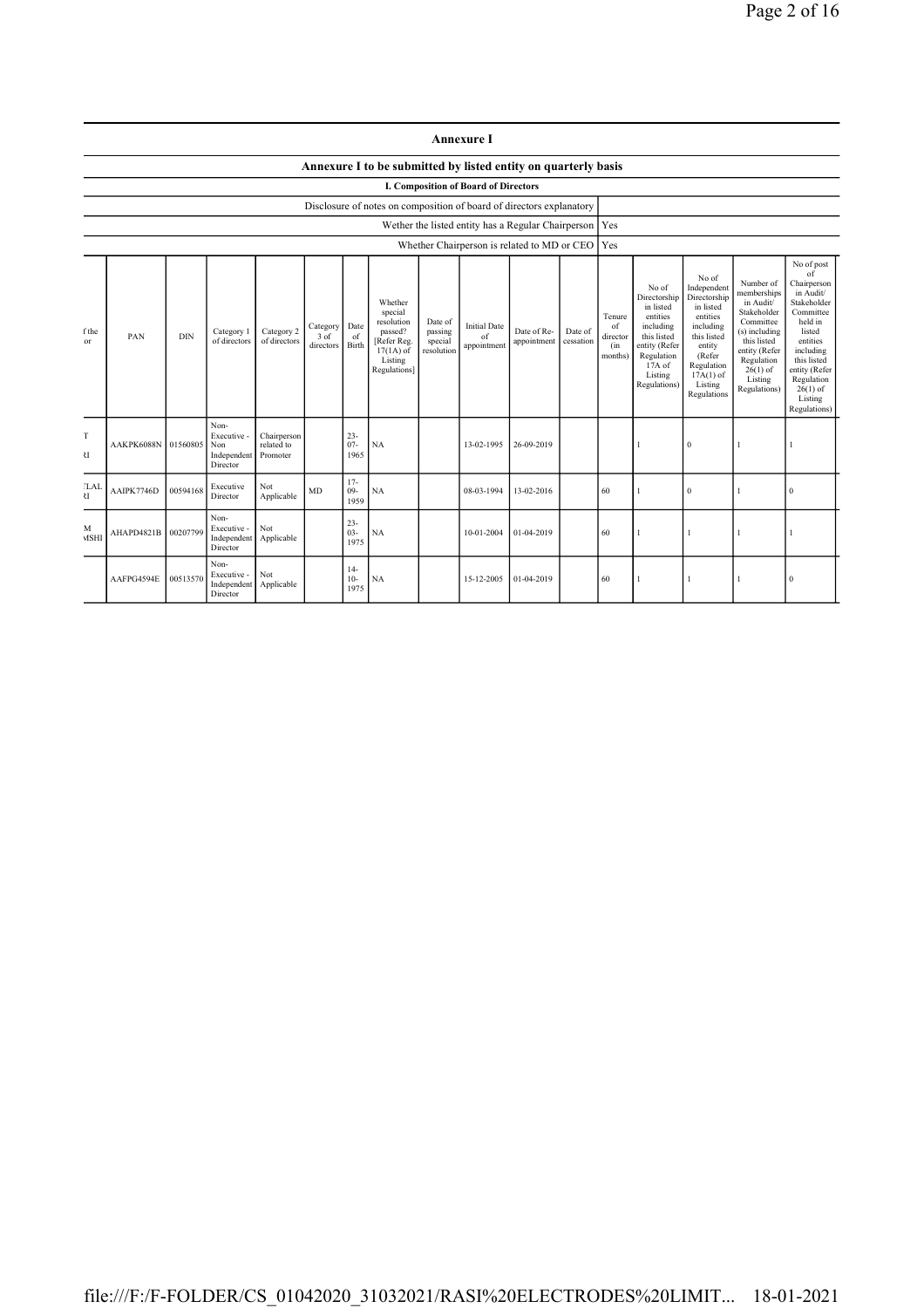|    |                                                    | <b>I. Composition of Board of Directors</b> |                     |            |                                                       |                                 |                               |                         |                                                                                                      |                                             |                                          |                            |                      |                                            |                                                                                                                                                  |                                                                                                                                                                      |                                                                                                  |
|----|----------------------------------------------------|---------------------------------------------|---------------------|------------|-------------------------------------------------------|---------------------------------|-------------------------------|-------------------------|------------------------------------------------------------------------------------------------------|---------------------------------------------|------------------------------------------|----------------------------|----------------------|--------------------------------------------|--------------------------------------------------------------------------------------------------------------------------------------------------|----------------------------------------------------------------------------------------------------------------------------------------------------------------------|--------------------------------------------------------------------------------------------------|
|    |                                                    |                                             |                     |            |                                                       |                                 |                               |                         | Disclosure of notes on composition of board of directors explanatory                                 |                                             |                                          |                            |                      |                                            |                                                                                                                                                  |                                                                                                                                                                      |                                                                                                  |
|    | Wether the listed entity has a Regular Chairperson |                                             |                     |            |                                                       |                                 |                               |                         |                                                                                                      |                                             |                                          |                            |                      |                                            |                                                                                                                                                  |                                                                                                                                                                      |                                                                                                  |
|    | Title<br>$Sr$ (Mr)<br>Ms)                          | Name of<br>the<br>Director                  | PAN                 | <b>DIN</b> | Category 1<br>of directors                            | Category<br>$2$ of<br>directors | Category<br>3 of<br>directors | Date<br>-of<br>Birth    | Whether<br>special<br>resolution<br>passed?<br>[Refer Reg.<br>$17(1A)$ of<br>Listing<br>Regulations] | Date of<br>passing<br>special<br>resolution | <b>Initial Date</b><br>of<br>appointment | Date of Re-<br>appointment | Date of<br>cessation | Tenure<br>of<br>director<br>(in<br>months) | No of<br>Directorship<br>in listed<br>entities<br>including<br>this listed<br>entity (Refer<br>Regulation<br>$17A$ of<br>Listing<br>Regulations) | No of<br>Independent<br>Directorship<br>in listed<br>entities<br>including<br>this listed<br>entity<br>(Refer<br>Regulation<br>$17A(1)$ of<br>Listing<br>Regulations | Nun<br>memb<br>$\ln l$<br>Stake<br>Com<br>$(s)$ in<br>this<br>entity<br>Reg<br>26(<br>Li<br>Regu |
| -5 | <b>Mrs</b>                                         | PAYAL<br><b>JAIN</b>                        | ABIPJ8138M          | 07181548   | Non-<br>Executive -<br>Non<br>Independent<br>Director | Not<br>Applicable               |                               | $30-$<br>$06-$<br>1985  | NA                                                                                                   |                                             | 31-03-2015                               | 29-09-2020                 |                      |                                            |                                                                                                                                                  | $\mathbf{0}$                                                                                                                                                         | 0                                                                                                |
| 6  | <b>Mrs</b>                                         | <b>AASHIKA</b><br><b>KUMARI</b>             | APSPA5542G 08455410 |            | Non-<br>Executive -<br>Independent<br>Director        | Not<br>Applicable               |                               | $07 -$<br>$06-$<br>1991 | NA                                                                                                   |                                             | 30-05-2019                               | 26-09-2019                 |                      | 60                                         |                                                                                                                                                  |                                                                                                                                                                      |                                                                                                  |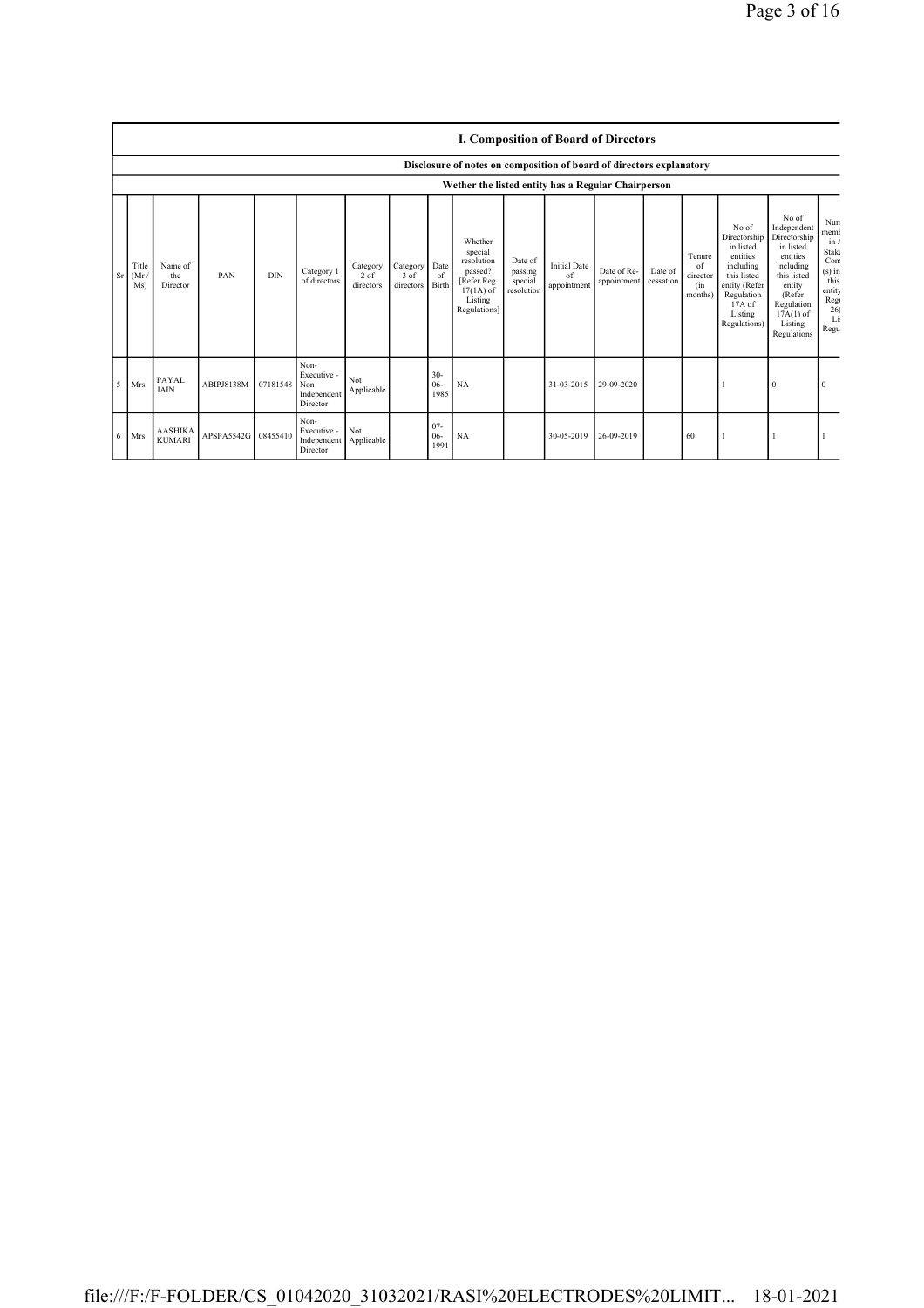|                | <b>Audit Committee Details</b> |                                         |                                                    |             |            |  |  |  |  |
|----------------|--------------------------------|-----------------------------------------|----------------------------------------------------|-------------|------------|--|--|--|--|
|                |                                | <b>Yes</b>                              |                                                    |             |            |  |  |  |  |
| <b>Sr</b>      | DIN<br>Number                  | Date of<br>Appointment                  | Date of<br>Cessation                               | Remarks     |            |  |  |  |  |
|                | 00207799                       | <b>HITESH M</b><br><b>DHARAMSHI</b>     | Non-Executive -<br><b>Independent Director</b>     | Chairperson | 14-11-2014 |  |  |  |  |
| $\overline{2}$ | 01560805                       | <b>B RANJIT KUMAR</b><br><b>KOTHARI</b> | Non-Executive - Non<br><b>Independent Director</b> | Member      | 14-11-2014 |  |  |  |  |
|                | 00513570                       | AJAY GOYAL                              | Non-Executive -<br><b>Independent Director</b>     | Member      | 14-11-2014 |  |  |  |  |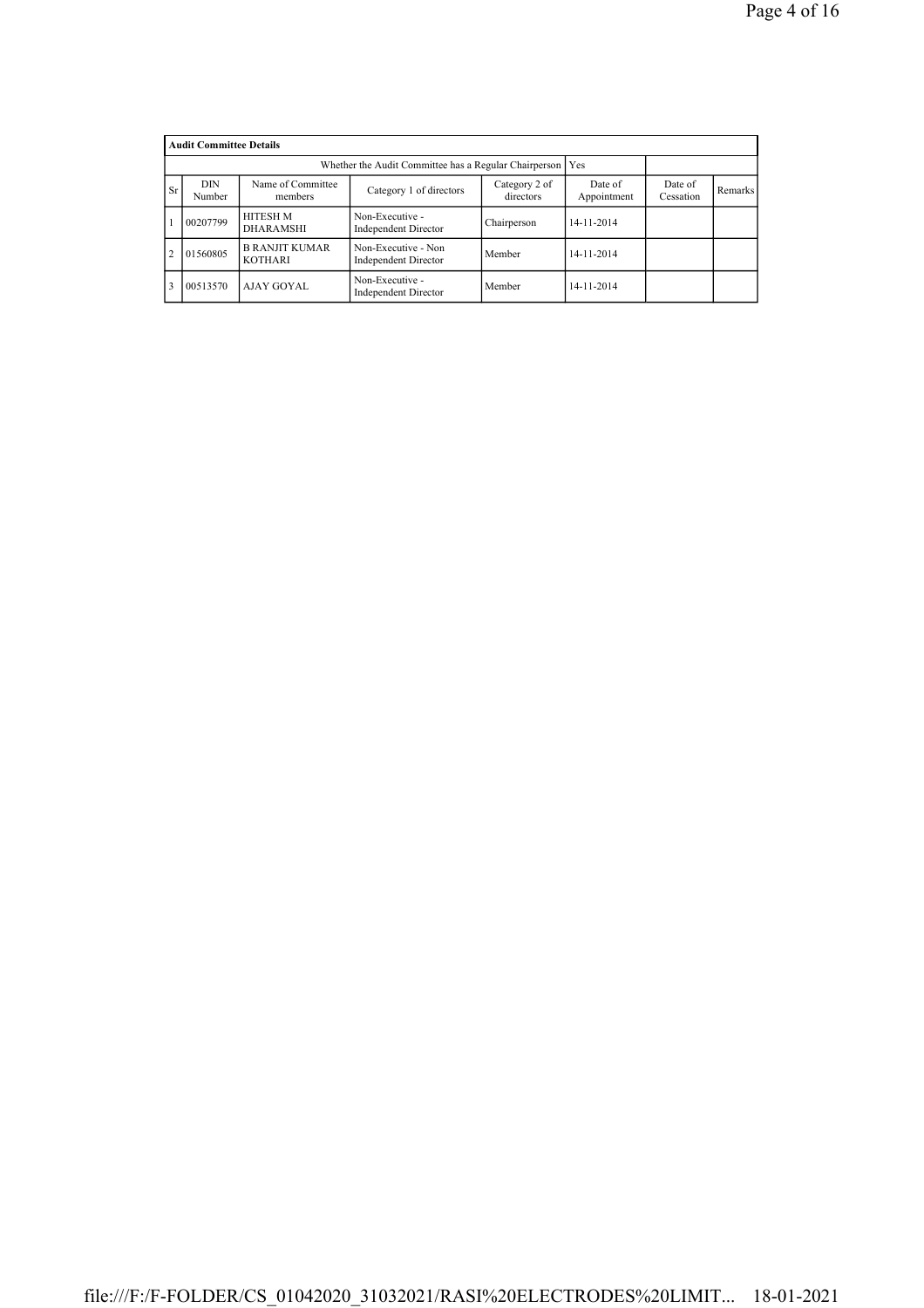|                | Nomination and remuneration committee                                           |                                         |                                                    |                      |            |  |  |  |  |
|----------------|---------------------------------------------------------------------------------|-----------------------------------------|----------------------------------------------------|----------------------|------------|--|--|--|--|
|                | Whether the Nomination and remuneration committee has a Regular Chairperson Yes |                                         |                                                    |                      |            |  |  |  |  |
| <b>Sr</b>      | DIN<br>Number                                                                   | Name of Committee<br>members            | Date of<br>Appointment                             | Date of<br>Cessation | Remarks    |  |  |  |  |
|                | 00513570                                                                        | AJAY GOYAL                              | Non-Executive - Independent<br>Director            | Chairperson          | 14-11-2014 |  |  |  |  |
| $\overline{2}$ | 01560805                                                                        | <b>B RANJIT KUMAR</b><br><b>KOTHARI</b> | Non-Executive - Non<br><b>Independent Director</b> | Member               | 14-11-2014 |  |  |  |  |
| 3              | 08455410                                                                        | AASHIKA KUMARI                          | Non-Executive - Independent<br>Director            | Member               | 30-05-2019 |  |  |  |  |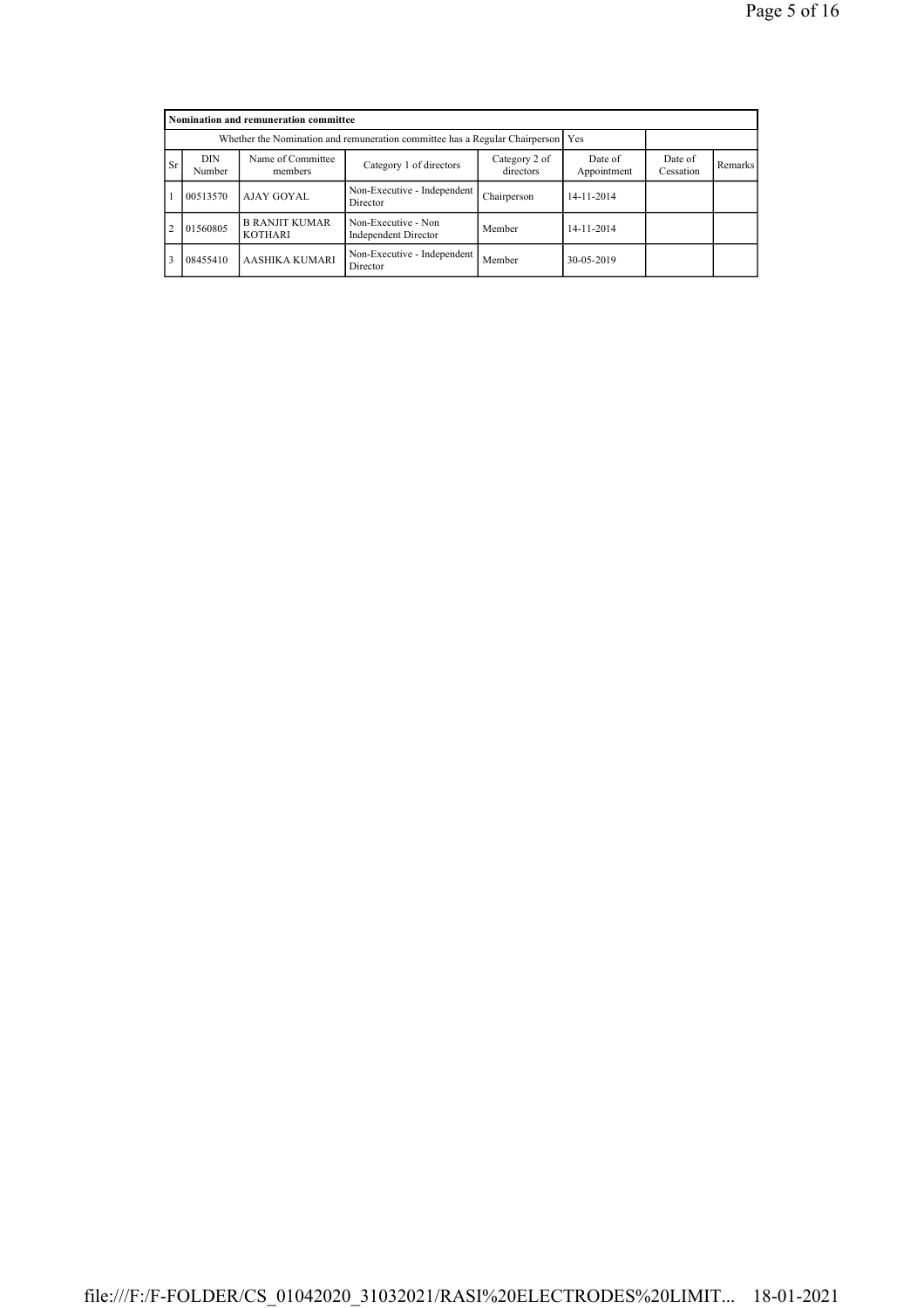|                |               | <b>Stakeholders Relationship Committee</b>                                      |                                             |             |            |  |  |
|----------------|---------------|---------------------------------------------------------------------------------|---------------------------------------------|-------------|------------|--|--|
|                |               | Whether the Stakeholders Relationship Committee has a Regular Chairperson   Yes |                                             |             |            |  |  |
| <b>Sr</b>      | DIN<br>Number | Date of<br>Cessation                                                            | Remarks                                     |             |            |  |  |
|                | 01560805      | <b>B RANJIT KUMAR</b><br><b>KOTHARI</b>                                         | Non-Executive - Non<br>Independent Director | Chairperson | 14-11-2014 |  |  |
| $\overline{2}$ | 00594168      | <b>B POPATLAL</b><br><b>KOTHARI</b>                                             | <b>Executive Director</b>                   | Member      | 14-11-2014 |  |  |
| 3              | 08455410      | AASHIKA KUMARI                                                                  | Non-Executive - Independent<br>Director     | Member      | 30-05-2019 |  |  |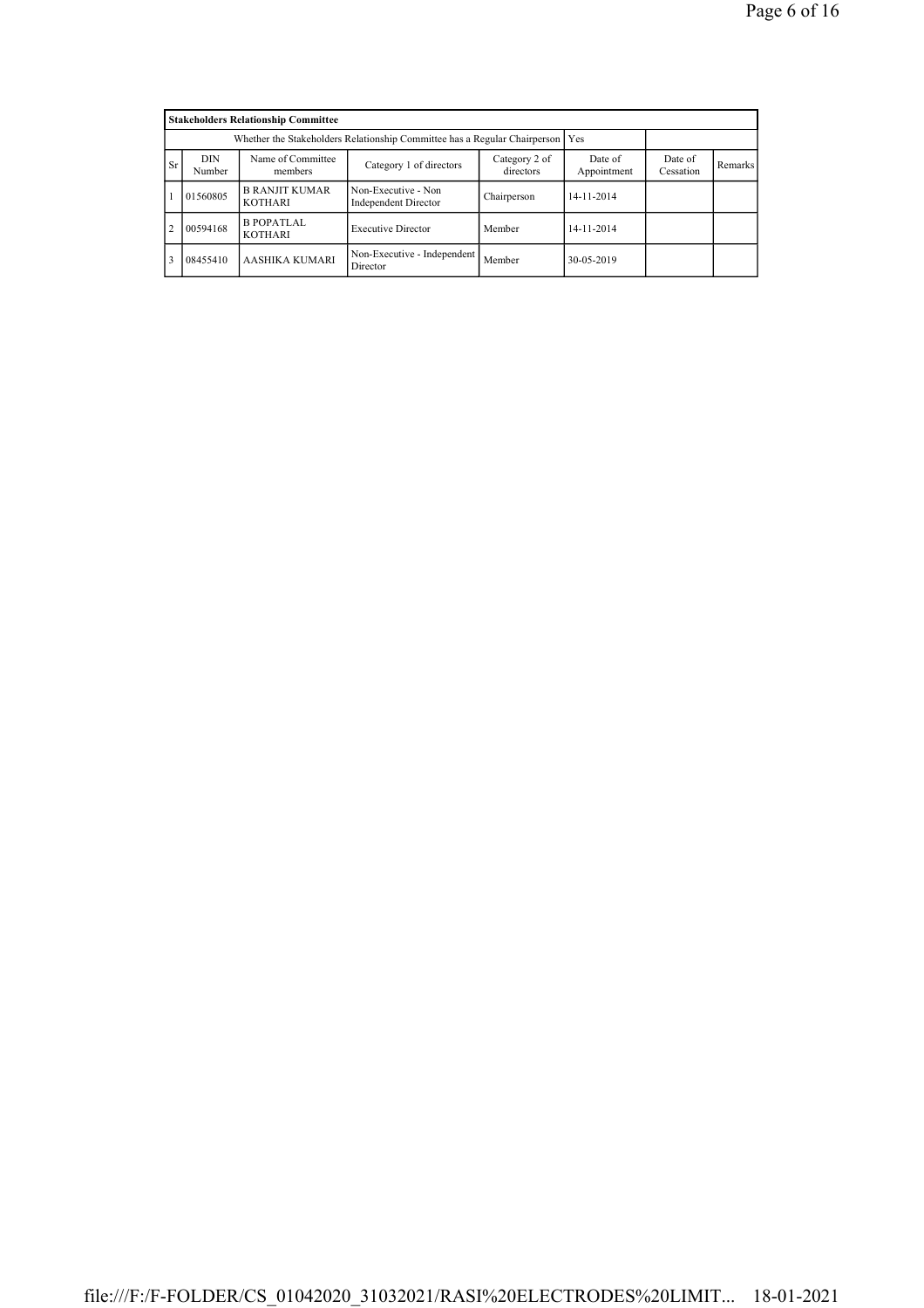|               | <b>Risk Management Committee</b> |                                                                 |                            |                            |                        |                      |                |  |  |
|---------------|----------------------------------|-----------------------------------------------------------------|----------------------------|----------------------------|------------------------|----------------------|----------------|--|--|
|               |                                  | Whether the Risk Management Committee has a Regular Chairperson |                            |                            |                        |                      |                |  |  |
| <sup>Sr</sup> | DIN<br>Number                    | Name of Committee<br>members                                    | Category 1 of<br>directors | Category 2 of<br>directors | Date of<br>Appointment | Date of<br>Cessation | <b>Remarks</b> |  |  |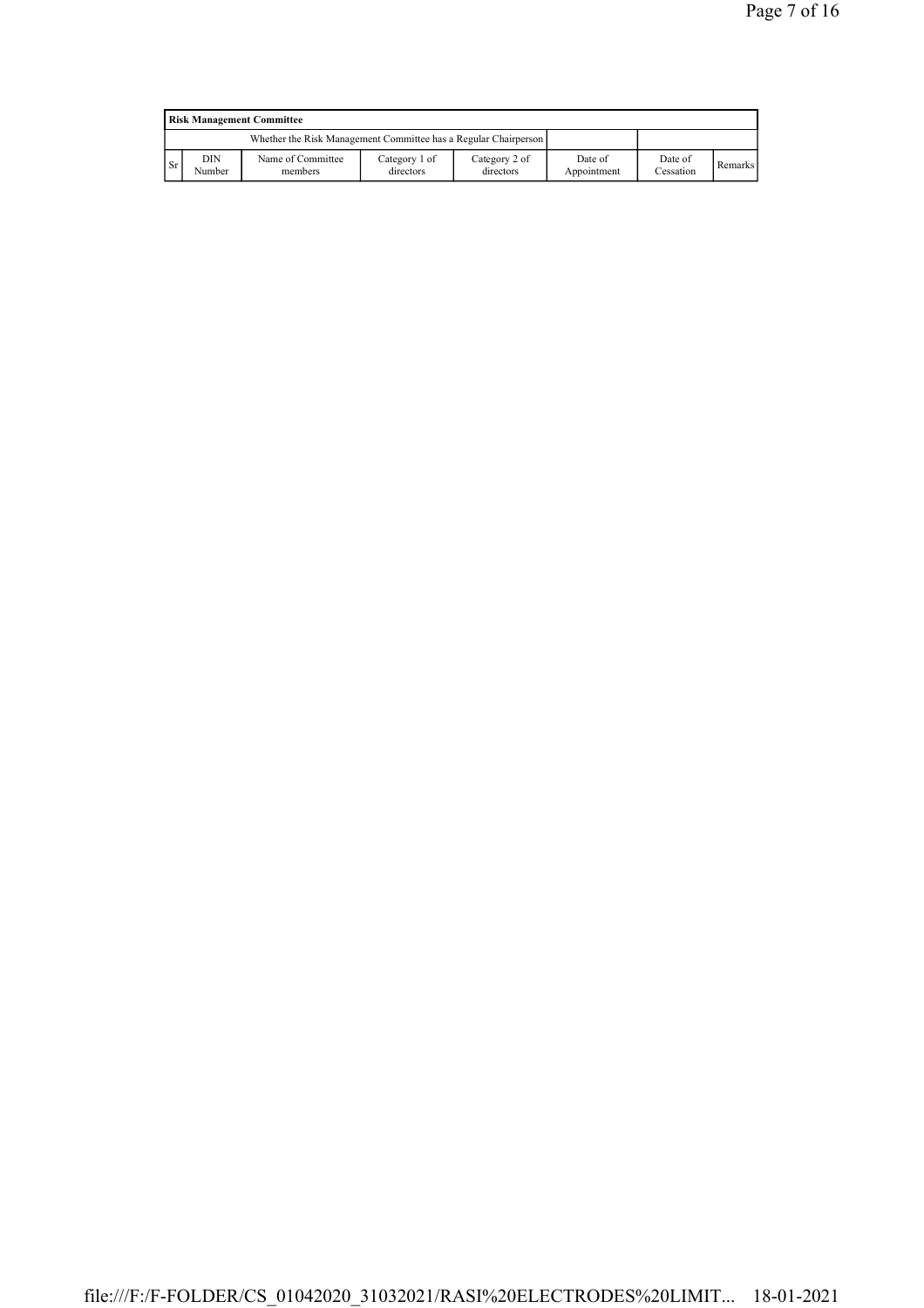|      | Corporate Social Responsibility Committee                                       |                              |                            |                            |                        |                      |         |  |  |
|------|---------------------------------------------------------------------------------|------------------------------|----------------------------|----------------------------|------------------------|----------------------|---------|--|--|
|      | Whether the Corporate Social Responsibility Committee has a Regular Chairperson |                              |                            |                            |                        |                      |         |  |  |
| l Sr | DIN<br>Number                                                                   | Name of Committee<br>members | Category 1 of<br>directors | Category 2 of<br>directors | Date of<br>Appointment | Date of<br>Cessation | Remarks |  |  |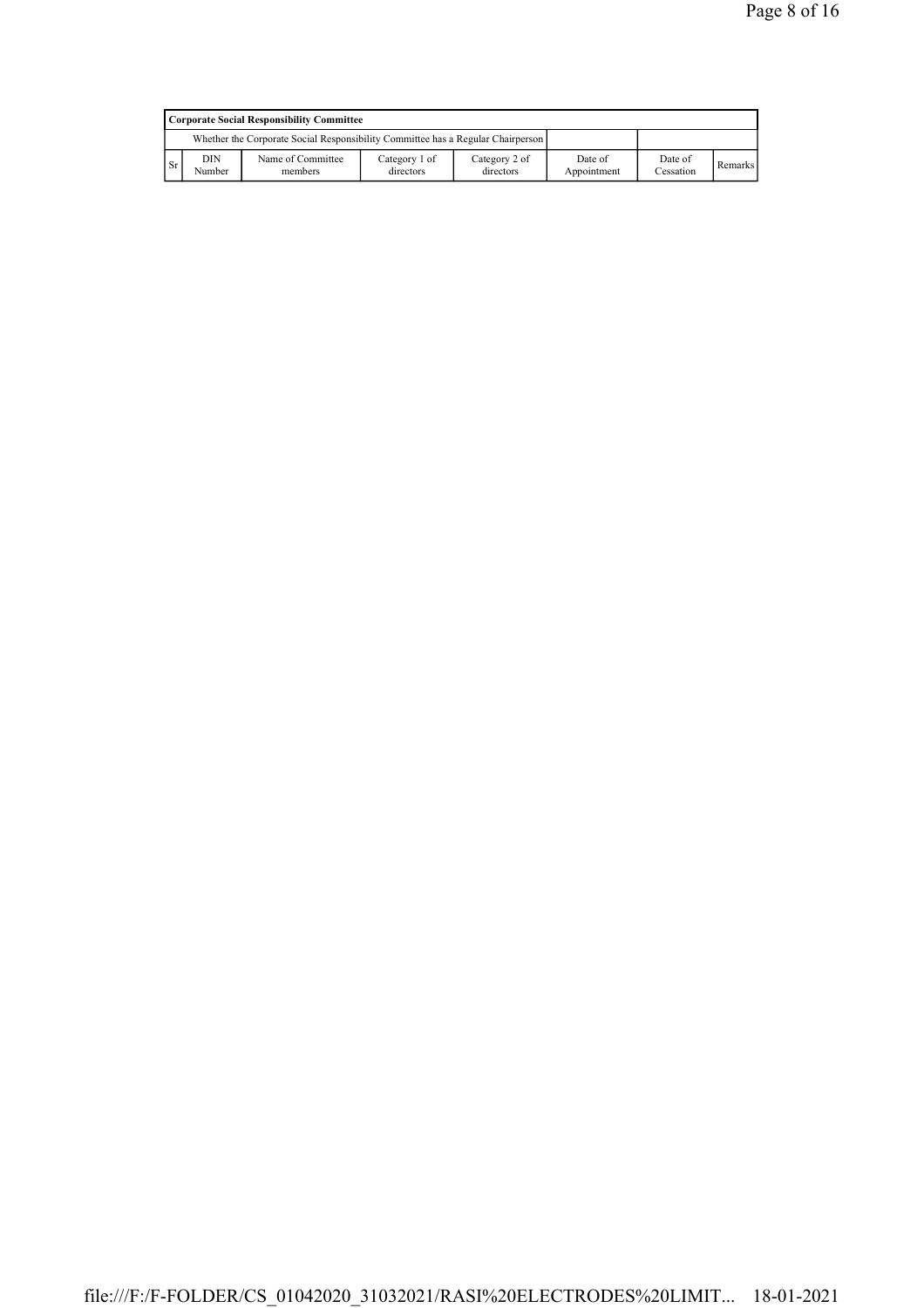|                | <b>Other Committee</b>                        |                                     |                                        |                                         |                            |         |
|----------------|-----------------------------------------------|-------------------------------------|----------------------------------------|-----------------------------------------|----------------------------|---------|
| <b>Sr</b>      | Name of Committee<br>DIN<br>Number<br>members |                                     | Name of other committee                | Category 1 of directors                 | Category 2 of<br>directors | Remarks |
|                | 00207799                                      | <b>HITESH M</b><br><b>DHARAMSHI</b> | <b>INDEPENDENT</b><br><b>DIRECTORS</b> | Non-Executive - Independent<br>Director | Member                     |         |
| $\overline{2}$ | 00513570                                      | AJAY GOYAL                          | <b>INDEPENDENT</b><br><b>DIRECTORS</b> | Non-Executive - Independent<br>Director | Member                     |         |
| 3              | 08455410                                      | AASHIKA KUMARI                      | <b>INDEPENDENT</b><br><b>DIRECTORS</b> | Non-Executive - Independent<br>Director | Member                     |         |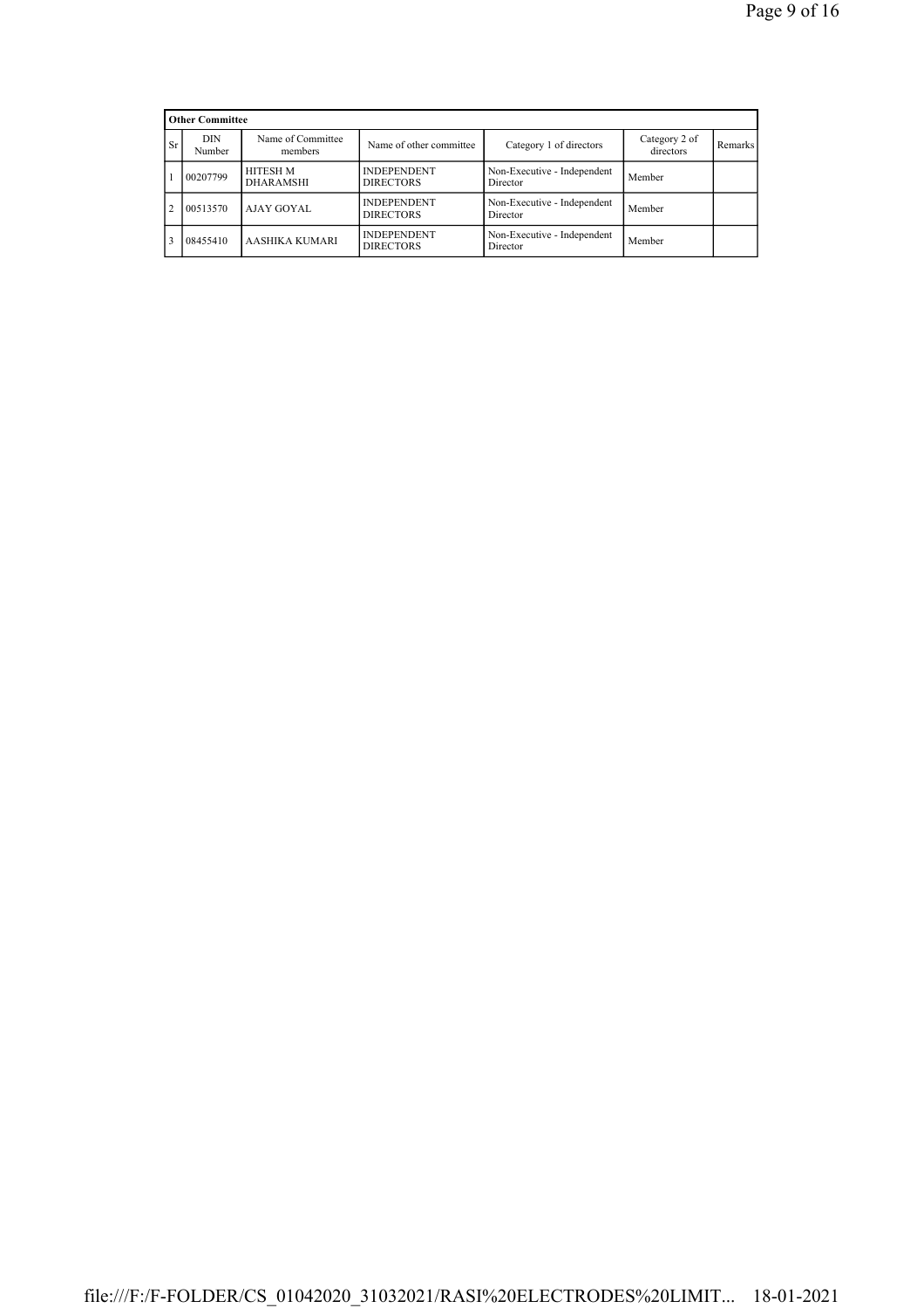|                | Annexure 1                                                     |                                                                     |                                                                      |                                    |                                                     |                                           |                                                           |  |
|----------------|----------------------------------------------------------------|---------------------------------------------------------------------|----------------------------------------------------------------------|------------------------------------|-----------------------------------------------------|-------------------------------------------|-----------------------------------------------------------|--|
|                | <b>Annexure 1</b>                                              |                                                                     |                                                                      |                                    |                                                     |                                           |                                                           |  |
|                | III. Meeting of Board of Directors                             |                                                                     |                                                                      |                                    |                                                     |                                           |                                                           |  |
|                |                                                                | Disclosure of notes on meeting of<br>board of directors explanatory |                                                                      |                                    |                                                     |                                           |                                                           |  |
| <b>Sr</b>      | $Date(s)$ of<br>meeting (if any)<br>in the previous<br>quarter | Date(s) of<br>meeting (if any)<br>in the current<br>quarter         | Maximum gap<br>between any two<br>consecutive (in<br>number of days) | Notes for not<br>providing<br>Date | Whether<br>requirement of<br>Quorum met<br>(Yes/No) | Number of<br><b>Directors</b><br>present* | No. of Independent<br>Directors attending<br>the meeting* |  |
|                | 14-08-2020                                                     |                                                                     |                                                                      |                                    | Yes                                                 |                                           |                                                           |  |
| $\overline{2}$ |                                                                | 12-11-2020                                                          | 89                                                                   |                                    | Yes                                                 | 6                                         |                                                           |  |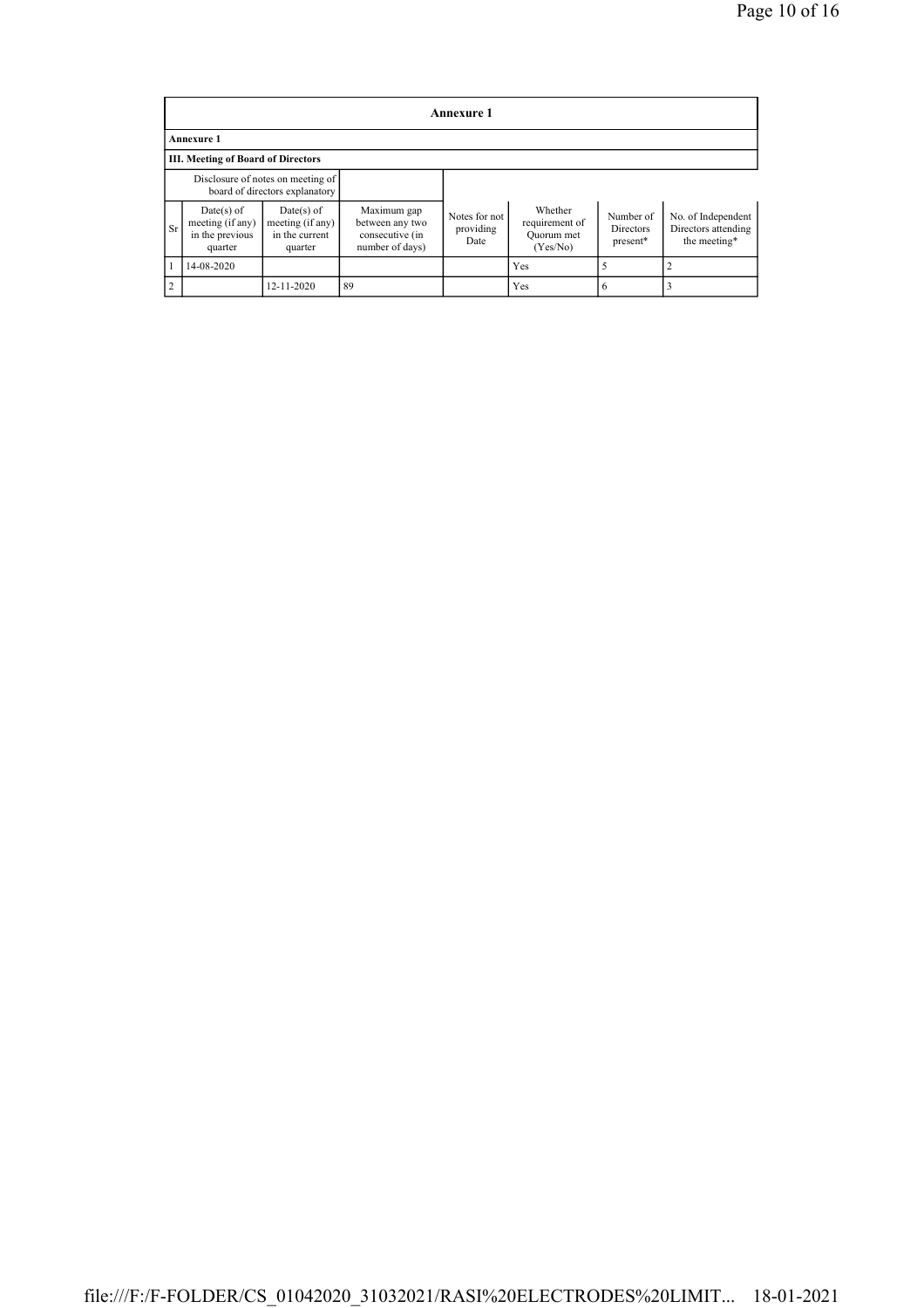|                |                                           |                                                                                                               |                                                                      | <b>Annexure 1</b>             |                                       |                                                          |                                    |                                                                 |
|----------------|-------------------------------------------|---------------------------------------------------------------------------------------------------------------|----------------------------------------------------------------------|-------------------------------|---------------------------------------|----------------------------------------------------------|------------------------------------|-----------------------------------------------------------------|
|                | <b>IV. Meeting of Committees</b>          |                                                                                                               |                                                                      |                               |                                       |                                                          |                                    |                                                                 |
|                |                                           |                                                                                                               |                                                                      |                               |                                       | Disclosure of notes on meeting of committees explanatory |                                    |                                                                 |
| Sr             | Name of<br>Committee                      | $Date(s)$ of meeting<br>(Enter dates of<br>Previous quarter and<br>Current quarter in<br>chronological order) | Maximum gap<br>between any two<br>consecutive (in<br>number of days) | Name of<br>other<br>committee | Reson for<br>not<br>providing<br>date | Whether<br>requirement of<br>Quorum met<br>(Yes/No)      | Number of<br>Directors<br>present* | No. of<br>Independent<br>Directors<br>attending the<br>meeting* |
| $\mathbf{1}$   | Audit<br>Committee                        | 14-08-2020                                                                                                    |                                                                      |                               |                                       | Yes                                                      | $\overline{2}$                     |                                                                 |
| $\overline{c}$ | Audit<br>Committee                        | $12 - 11 - 2020$                                                                                              | 89                                                                   |                               |                                       | Yes                                                      | 3                                  | $\overline{2}$                                                  |
| 3              | Stakeholders<br>Relationship<br>Committee | 14-08-2020                                                                                                    |                                                                      |                               |                                       | Yes                                                      | $\overline{2}$                     | 1                                                               |
| $\overline{4}$ | Stakeholders<br>Relationship<br>Committee | 12-11-2020                                                                                                    | 89                                                                   |                               |                                       | Yes                                                      | 3                                  | $\overline{2}$                                                  |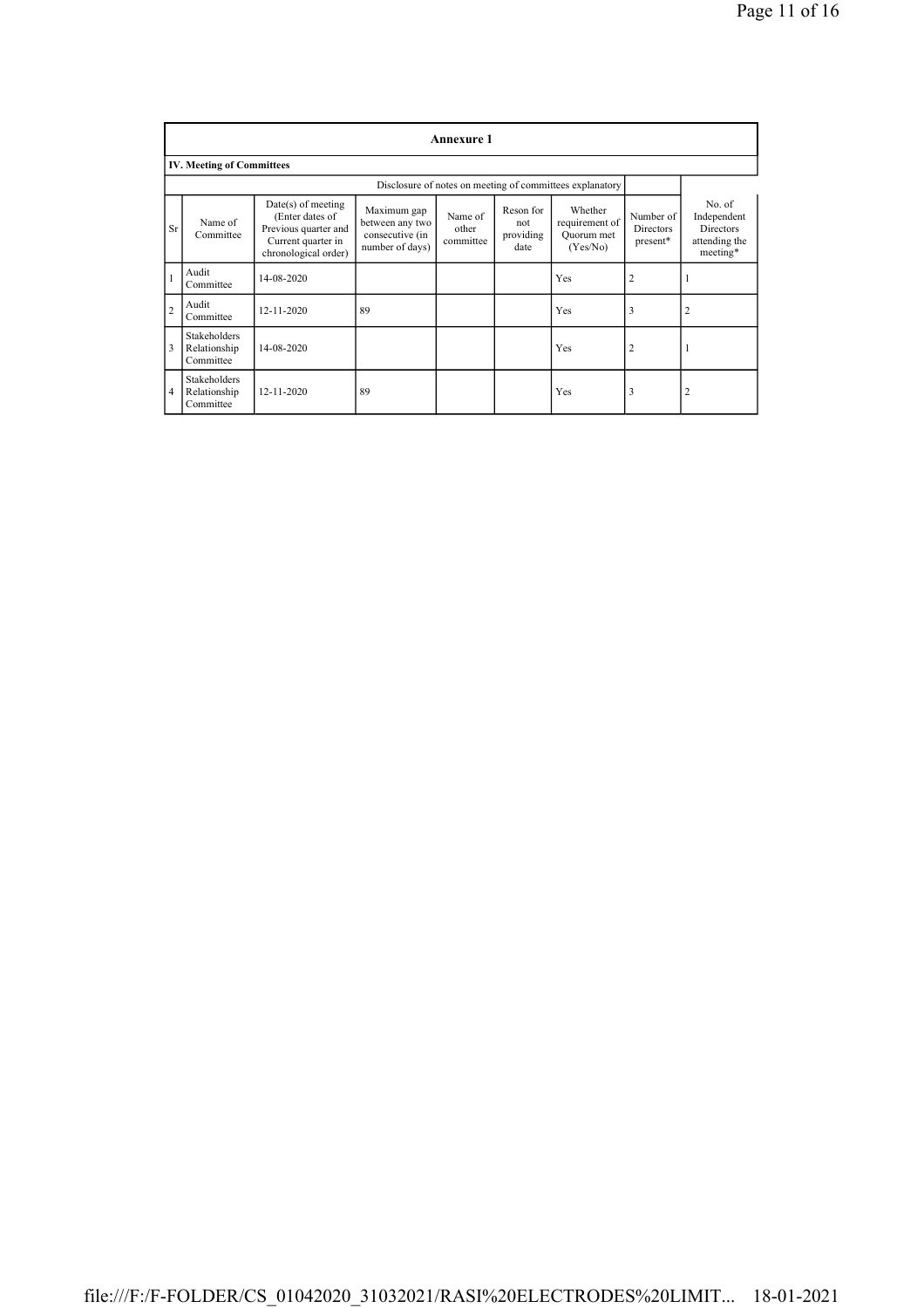|                | Annexure 1                                                                                                        |     |  |  |  |  |  |
|----------------|-------------------------------------------------------------------------------------------------------------------|-----|--|--|--|--|--|
|                | V. Related Party Transactions                                                                                     |     |  |  |  |  |  |
|                | If status is "No" details of non-<br>Compliance status<br>Subject<br>(Yes/No/NA)<br>compliance may be given here. |     |  |  |  |  |  |
|                | Whether prior approval of audit committee obtained                                                                | Yes |  |  |  |  |  |
| $\overline{2}$ | Whether shareholder approval obtained for material RPT                                                            | Yes |  |  |  |  |  |
| $\overline{3}$ | Whether details of RPT entered into pursuant to omnibus approval<br>have been reviewed by Audit Committee         | NA  |  |  |  |  |  |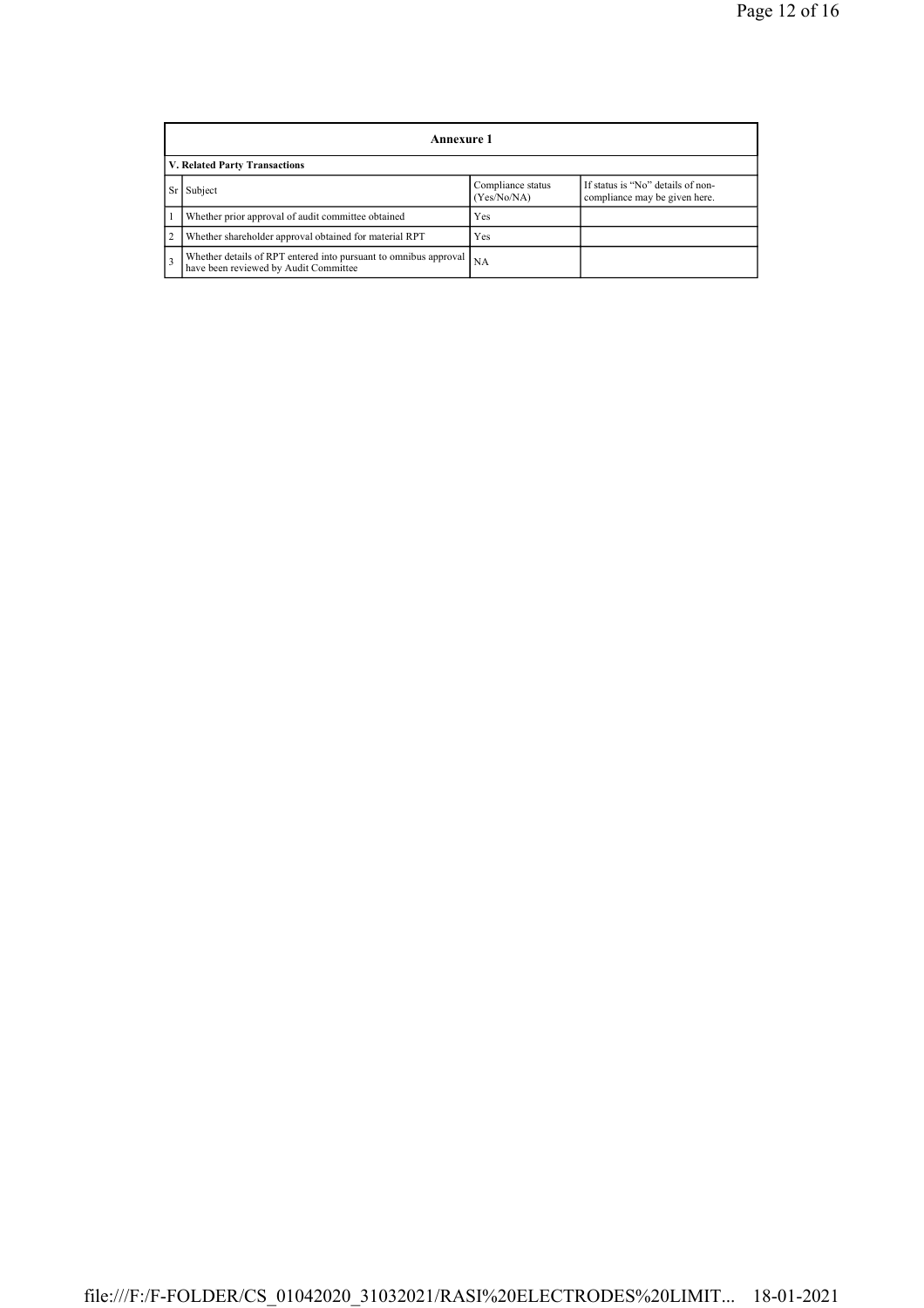| Annexure 1              |                                                                                                                                                                                                                 |                               |  |  |
|-------------------------|-----------------------------------------------------------------------------------------------------------------------------------------------------------------------------------------------------------------|-------------------------------|--|--|
| <b>VI.</b> Affirmations |                                                                                                                                                                                                                 |                               |  |  |
|                         | Sr Subject                                                                                                                                                                                                      | Compliance status<br>(Yes/No) |  |  |
| 1                       | The composition of Board of Directors is in terms of SEBI (Listing obligations and disclosure requirements)<br>Regulations, 2015                                                                                | Yes                           |  |  |
| $\overline{c}$          | The composition of the following committees is in terms of SEBI(Listing obligations and disclosure<br>requirements) Regulations, 2015 a. Audit Committee                                                        | Yes                           |  |  |
| $\overline{\mathbf{3}}$ | The composition of the following committees is in terms of SEBI(Listing obligations and disclosure<br>requirements) Regulations, 2015. b. Nomination & remuneration committee                                   | Yes                           |  |  |
| $\overline{4}$          | The composition of the following committees is in terms of SEBI(Listing obligations and disclosure<br>requirements) Regulations, 2015. c. Stakeholders relationship committee                                   | Yes                           |  |  |
| 5                       | The composition of the following committees is in terms of SEBI(Listing obligations and disclosure<br>requirements) Regulations, 2015. d. Risk management committee (applicable to the top 500 listed entities) | NA                            |  |  |
| 6                       | The committee members have been made aware of their powers, role and responsibilities as specified in SEBI<br>(Listing obligations and disclosure requirements) Regulations, 2015.                              | Yes                           |  |  |
| $\overline{7}$          | The meetings of the board of directors and the above committees have been conducted in the manner as specified<br>in SEBI (Listing obligations and disclosure requirements) Regulations, 2015.                  | Yes                           |  |  |
| 8                       | This report and/or the report submitted in the previous quarter has been placed before Board of Directors.                                                                                                      | Yes                           |  |  |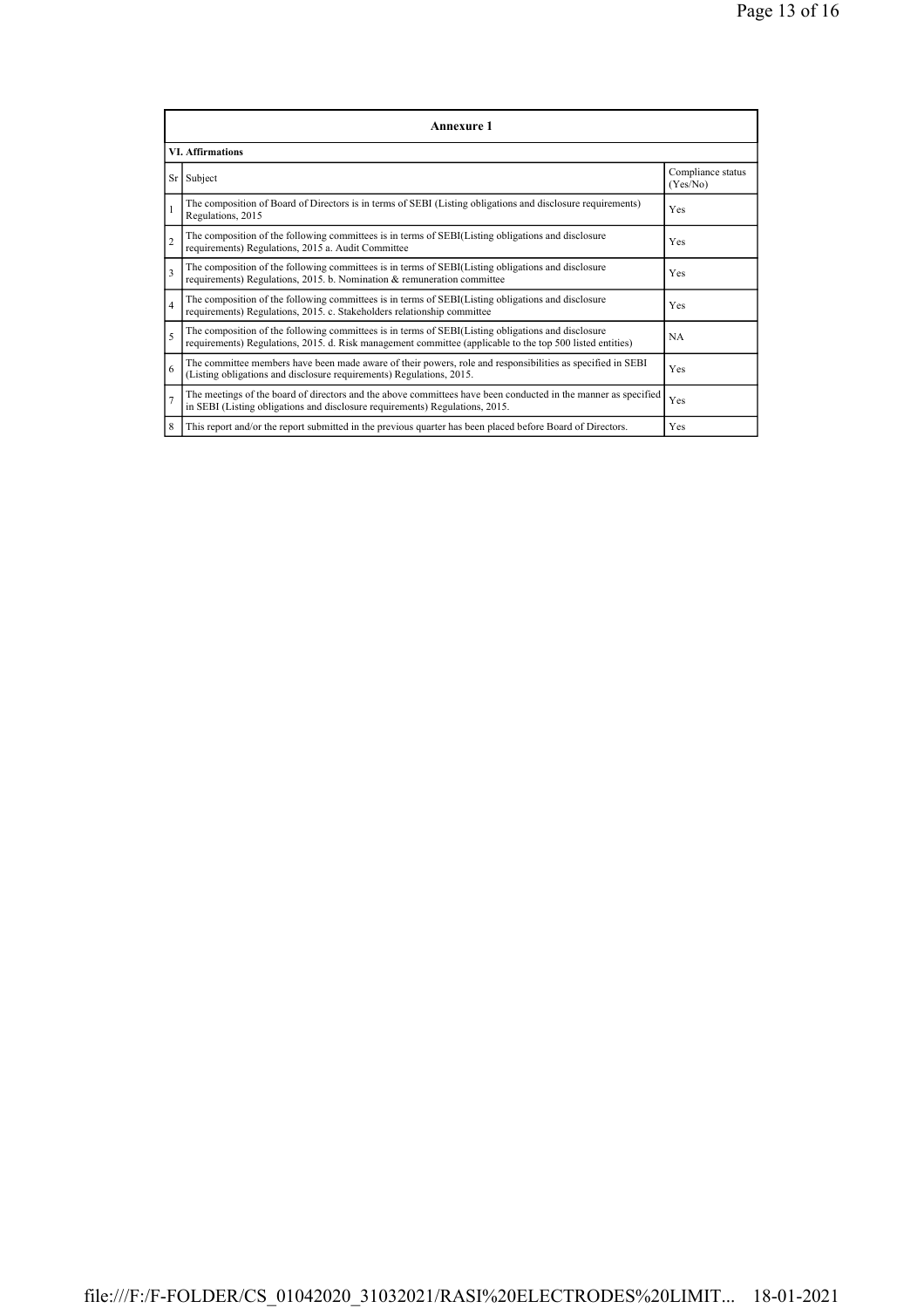| <b>Annexure 1</b> |                   |                           |
|-------------------|-------------------|---------------------------|
| <b>Sr</b>         | Subject           | Compliance status         |
|                   | Name of signatory | <b>B POPATLAL KOTHARI</b> |
|                   | Designation       | Managing Director         |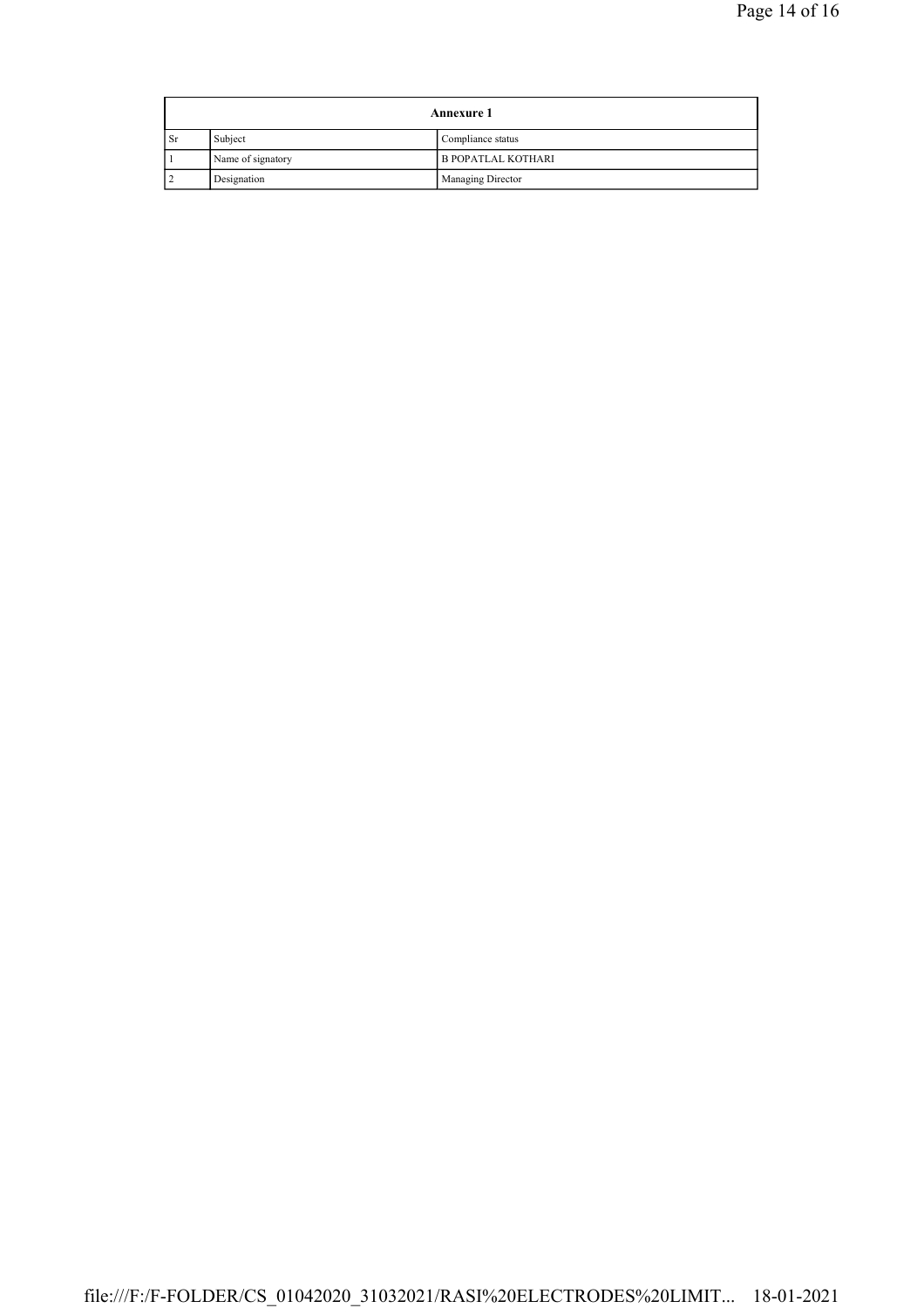| <b>Signatory Details</b> |                           |
|--------------------------|---------------------------|
| Name of signatory        | <b>B POPATLAL KOTHARI</b> |
| Designation of person    | Managing Director         |
| Place                    | <b>CHENNAI</b>            |
| Date                     | $11-01-2021$              |